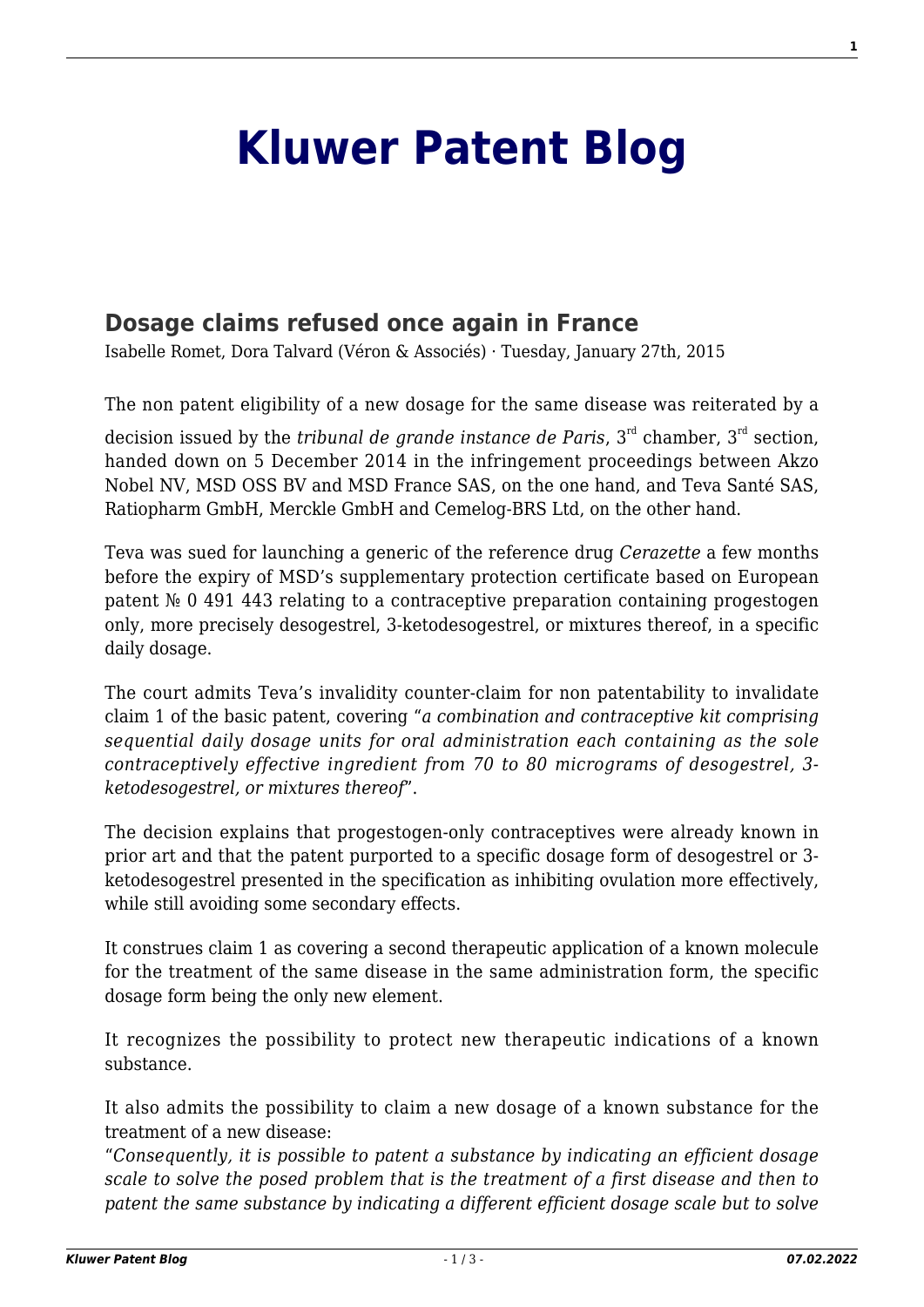*the posed problem that is a second illness*"

But it considers that a new dosage form of a known substance for the treatment of the same illness should not be patentable because, according to the decision, the choice of a dosage for a drug is the exclusive work of the physician, in consideration of the specificities of his patient, notwithstanding the indications given by the pharmaceutical laboratory on the drug leaflet, so that dosage claims would amount to seeking protection for a therapeutic method:

" *(…) however, it is impossible to treat the sole posology adapted for the treatment of the same disease as by doing so, one attempts to patent a therapeutic method, which is excluded in order to belong to the field of care and to depend only on the concomitant freedom and responsibility of each doctor.*"

The reported decision echoes the previous decision of the *tribunal de grande instance* de Paris, 3<sup>rd</sup> chamber, 1<sup>st</sup> section, *Actavis / MSD* of 28 September 2010, relating to finasteride and it reproduces several of its paragraphs.

Non patentability of a dosage form was also briefly mentioned by the *tribunal de grande instance de Paris*, 3<sup>rd</sup> chamber, 1<sup>st</sup> section, in a decision of 20 March 2012, *Teva / Eli Lilly*, affirmed by the *cour d'appel de Paris* on 12 March 2014.

However, it should not be concluded that the controversy about the patent eligibility of a new dosage is closed in France: the debate remains open.

Claim 1 of the disputed patent is also found invalid for lack of inventive step, like the other asserted claims: the *tribunal* considers that the person skilled in the art already knew from prior art the efficacy of a 60 micrograms dosage (it is not usual that French decisions rule upon a second ground for nullity after having already found a claim invalid and the decision probably suggests that the patentee should have no regret because claim 1 would in any case be found invalid).

In parallel proceedings in Germany, the *Bundespatentgericht* also found the patent invalid for lack of inventive step in a decision of 6 May 2014, after a preliminary injunction ordered by the *Landgericht Düsseldorf* was reversed by the *Oberlandgericht Düsseldorf* on 7 November 2013.

**Authors: Isabelle Romet, Partner and Dora Talvard, attorneys-at-law, Véron & Associés, Paris, France**

 $\mathcal{L}_\text{max}$ 

*To make sure you do not miss out on regular updates from the Kluwer Patent Blog, please subscribe [here.](http://patentblog.kluweriplaw.com/newsletter)*